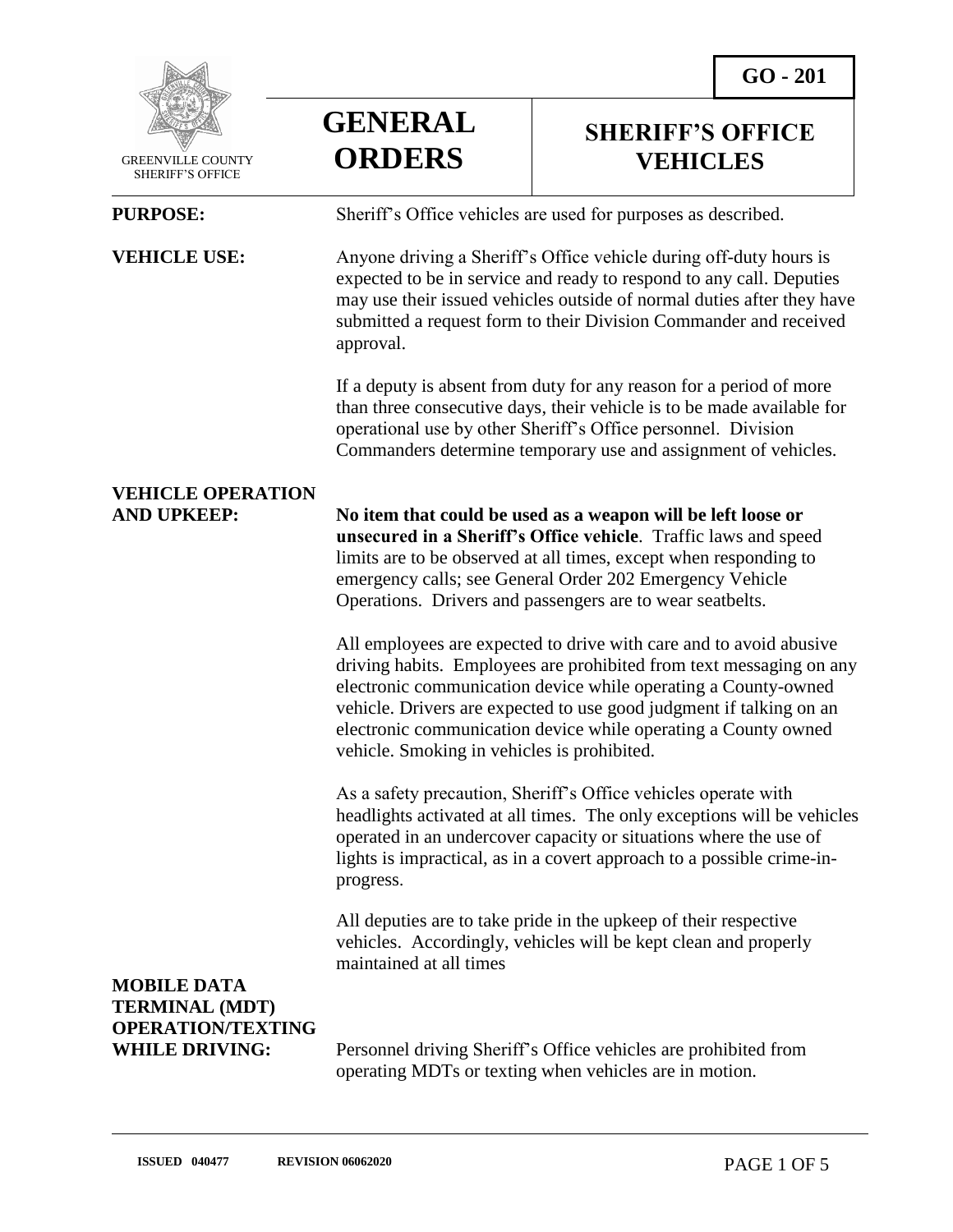| <b>OUT OF TOWN</b><br><b>VEHICLE FUEL</b> |                                                                                                                                                                                                                                                                                                                                                                                                                                                                                                                                                                                                                                                                                                                                                                                                                                                                                        |
|-------------------------------------------|----------------------------------------------------------------------------------------------------------------------------------------------------------------------------------------------------------------------------------------------------------------------------------------------------------------------------------------------------------------------------------------------------------------------------------------------------------------------------------------------------------------------------------------------------------------------------------------------------------------------------------------------------------------------------------------------------------------------------------------------------------------------------------------------------------------------------------------------------------------------------------------|
| <b>PURCHASE:</b>                          | For official business, out-of-county vehicle use, the Sheriff's Office<br>has several fuel credit cards available for check-out through the<br>Administrative Services Division. County vehicles are to be filled<br>with regular unleaded gas only. Any vehicle requiring a higher octane<br>gasoline will require supervisory review and authorization for a<br>higher octane fuel purchase.                                                                                                                                                                                                                                                                                                                                                                                                                                                                                         |
|                                           | Credit card receipts for out of town fuel purchases are to be submitted<br>with the respective credit card to the Administrative Services<br>Division. Each receipt is to include the county vehicle control<br>number.                                                                                                                                                                                                                                                                                                                                                                                                                                                                                                                                                                                                                                                                |
| <b>BICYCLES:</b>                          | Patrol bicycles will be used for special purpose patrols on the Swamp<br>Rabbit Trail and other areas as approved. Personnel assigned a patrol<br>bicycle will be required to wear special purpose uniform and all<br>issued safety equipment anytime they are operating the bicycle.<br>Deputies selected for special purpose patrols will be required to<br>complete an approved training course on the operation of a patrol<br>bicycle. The deputy who is issued a patrol bicycle will be responsible<br>for any care and maintenance needs of the patrol bicycle and will take<br>the bicycle only to an approved shop for service.<br>The following equipment will be assigned to and required to be<br>carried on the patrol bicycle:<br><b>Water Bottle</b><br>$\bullet$<br>First Aid Kit<br>$\bullet$<br>Crime Scene Tape<br>٠<br><b>Reflective Traffic Vest</b><br>$\bullet$ |
|                                           | The patrol bicycle will not be used for personal or off-duty use or for<br>use during secondary employment.                                                                                                                                                                                                                                                                                                                                                                                                                                                                                                                                                                                                                                                                                                                                                                            |
| <b>MOTORCYCLES:</b>                       | Sheriff's Office motorcycles will be used to patrol the Swamp Rabbit<br>Trail and other uses as approved. Personnel assigned to a motorcycle<br>will be required to wear the issued special purpose uniform and all<br>issued safety equipment anytime they are operating the motorcycle.<br>Deputies selected for motorcycle patrols will be required to have a<br>current motorcycle license and complete an approved training course<br>on the operation of a motorcycle.<br>The deputy issued the motorcycle will be responsible for any care or<br>maintenance needs of the motorcycle and will take the motorcycle to<br>an approved service center for service.                                                                                                                                                                                                                 |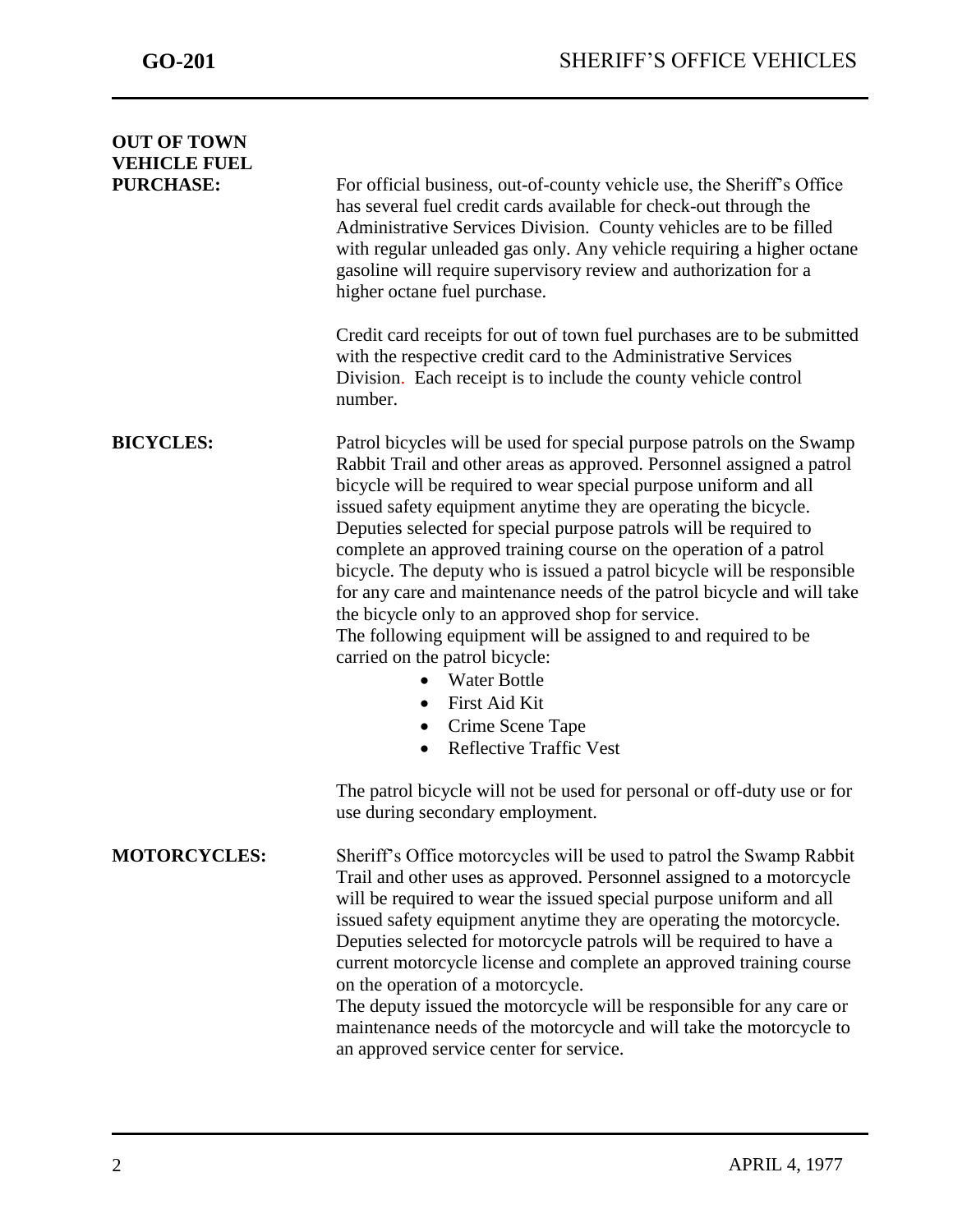The motorcycle will not be used for personal or off duty use. Use of the motorcycle for secondary employment must be approved by a supervisor.

The following equipment will be assigned to and required to be carried on the motorcycle:

- Blue lights and siren.
- First aid kit with emergency blanket.
- PPE Kit with Hand Sanitizer.
- Fire extinguisher.
- Crime scene tape.
- Reflective Traffic Vest.

No employee while operating a motorcycle may engage or participate in a vehicle pursuit. Any employee operating a motorcycle will not respond signal one except in exigent circumstances and must have prior supervisor approval when possible. Deputies operating motorcycles are charged with understanding that there is increased liability and a greater potential for severe injury or death if a motorcycle is involved in a collision. Deputies operating motorcycles must use more caution when responding in traffic than when operating other types of patrol vehicles.

# **VEHICLE**

**QUALIFICATIONS:** All Sheriff's Office employees who operate county vehicles will qualify semi-annually at the Center for Advanced Training (CAT). Sworn personnel will qualify during in-service and night qualifications. Non-sworn personnel will qualify once during the day and once at night at a time to be determined by the training center staff.

### **PENALTIES FOR FAILURE TO QUALIFY WITH**

**VEHICLE:** All disciplinary actions for failing to qualify or demonstrate proficiency with a vehicle will originate at CAT.

> **FAIL / PASS -** If an employee has a fail/pass score, their supervisor (lieutenant and above) will be notified in written form from the Center for Advanced Training (CAT). This notification will be in the form of a counseling report completed by training center personnel.

> **FAIL / FAIL -** If an employee has a fail/fail score, their vehicle will be secured and the employee's supervisor (lieutenant and above) will be notified in written form and verbally from the Center for Advanced Training (CAT). The written notification will be in the form of a written reprimand completed by training center personnel. This will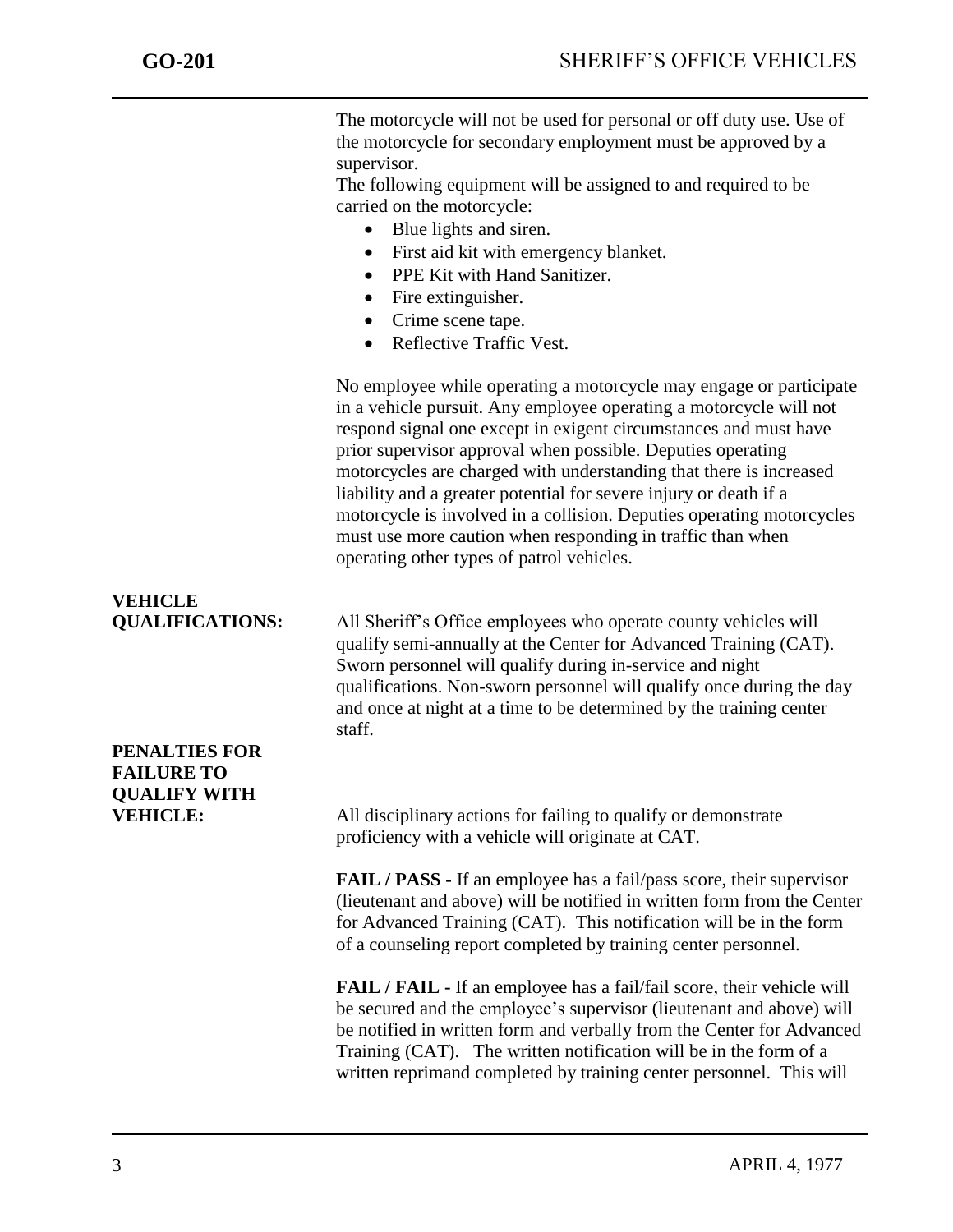allow supervisors to escort the employee home as well as address fail/fail situations.

The written notification from the training center will serve as a written reprimand and the employee will be placed on administrative duty. Arrangements will be made for remedial training with training center personnel.

Remedial training will consist of instruction deemed appropriate by the staff of the training center.

**All remedial training will be conducted at the Center for Advanced Training under the supervision of a Sheriff's Office driving instructor.**

**THIRD QUALIFICATION ATTEMPT** - After remedial training, an employee will be given a third chance to qualify. If he or she passes, no further action will be required. If the employee fails, he or she will be suspended without pay for 8 hours, encouraged to practice their driving skills, and placed on administrative duty.

**FOURTH ATTEMPT AT QUALIFICATION** - If an employee passes on the fourth attempt, no further action will be required. If he or she fails, the employee will be suspended from duty without pay for 40 hours, encouraged to practice their driving skills, and will return to work on administrative duty. The employee will be required to make arrangements to re-qualify within 10 days after return from suspension; failure to comply will result in termination.

**FIFTH ATTEMPT AT QUALIFICATION -** If an employee passes on the fifth attempt, no further action will be required. If he or she fails, the employee will be subject to more severe disciplinary action or termination at the Sheriff's discretion.

#### **Additional Qualification Stipulations:**

- 1. **Two fail/pass** incidents within a 12 month period: an employee will be subject to a written reprimand.
- 2. **Three fail/pass incidents** within a 24 month period: an employee will be subject to 8 hours suspension.
- 3. **Four consecutive fail/pass** incidents, an employee will be subject to suspension or termination at the Sheriff's discretion.
- 4. **Two fail/fail** incidents within a 12 month period: an employee will be subject to 8 hours suspension.
- 5. **Three fail/fail** incidents within a 24 month period: the employee will be subject to suspension or termination at the Sheriff's discretion.